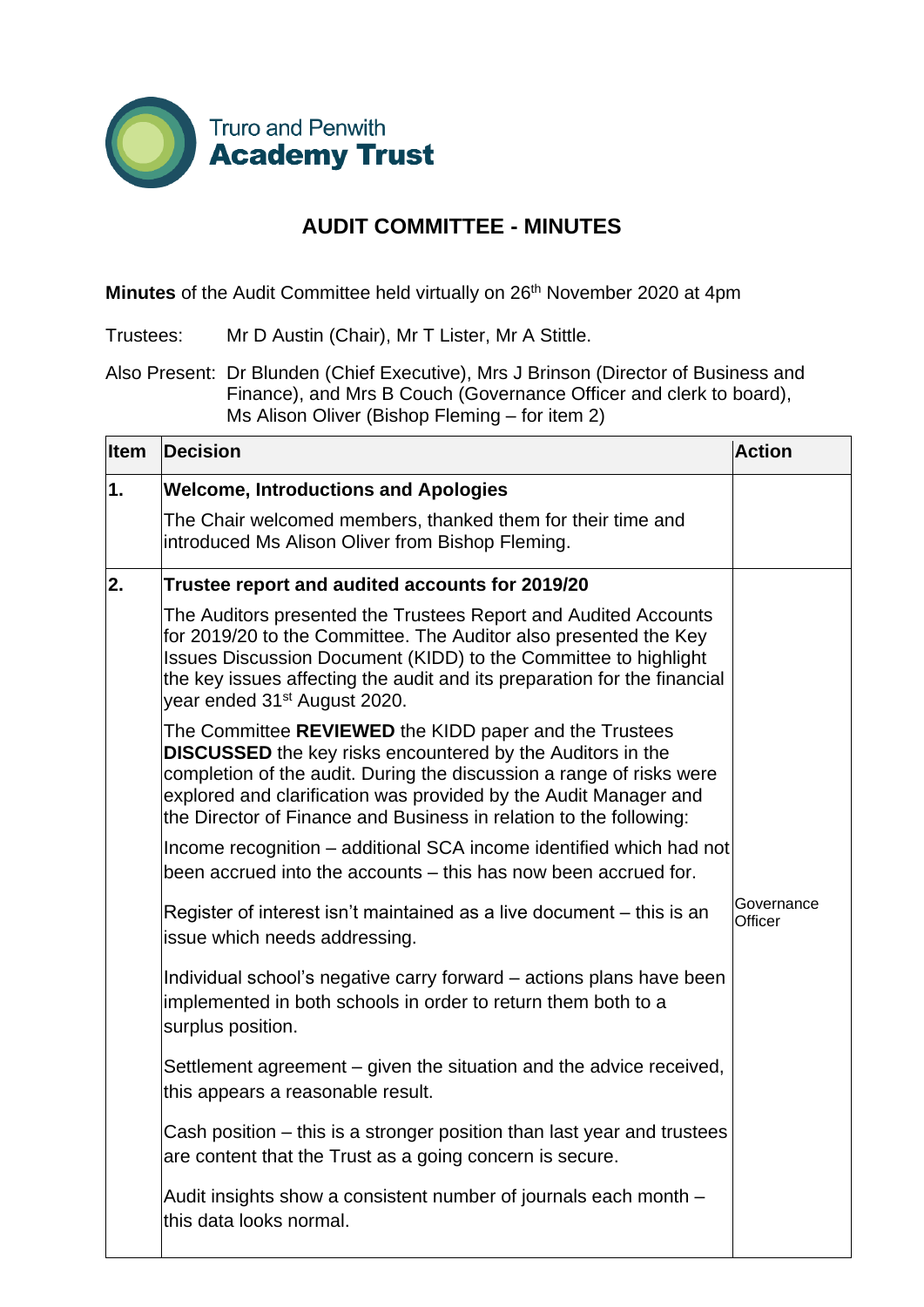|    | Trustees QUESTIONED the energy report and QUERIED whether<br>this is a good result $-$ they were <b>INFORMED</b> that there is currently<br>no benchmarking data to compare this to but it is in line with other<br>Trusts that Bishop Fleming have audited. Trustees were<br><b>INFORMED</b> that the electricity supply is from 100% renewable<br>sources. Bishop Fleming will look if benchmarking this information<br>would be useful in future.<br>The Committee RECOMMENDED approval of both the Trustees<br>Report and Audited Accounts for 2019/20 to the Board.                                                                                                                                                                                                                                                                                                                                                                                                                                        |                       |
|----|-----------------------------------------------------------------------------------------------------------------------------------------------------------------------------------------------------------------------------------------------------------------------------------------------------------------------------------------------------------------------------------------------------------------------------------------------------------------------------------------------------------------------------------------------------------------------------------------------------------------------------------------------------------------------------------------------------------------------------------------------------------------------------------------------------------------------------------------------------------------------------------------------------------------------------------------------------------------------------------------------------------------|-----------------------|
|    | The Committee CONSIDERED the Annual Report and Financial<br>Statements presented by the Auditor. Overall the Auditor concluded<br>that the Trust was in a sound financial position, that systems and<br>controls were good and that the Trust had good financial procedures<br>in place. Overall a clean, unqualified audit was <b>CONFIRMED</b> by the<br>Auditor.<br>Following discussion, the Committee noted:                                                                                                                                                                                                                                                                                                                                                                                                                                                                                                                                                                                               |                       |
|    | The pension deficit is significant but no more so than other<br>$\bullet$<br><b>Trusts</b><br>The Cashflow and position of accounts are as would be<br>expected<br>The £71k carry forward of Restricted Funds relates largely to<br>unspent sports premium - due to Covid the ESFA have<br>allowed any unspent to be to carried over to 2020/21<br>The £144k Restricted Fund relates to Cape Cornwall School<br>$\bullet$<br>and was a specific grant for support of school improvement<br>and will be spent over the next 5 years<br>The redundancy payments relate to a number of individuals<br>$\bullet$<br>in different schools across the Trust as a result of staff<br>reorganisations<br>The Committee RECOMMENDED approval of both the Trustees<br>Report and Audited Accounts for 2019/20 to the Board.<br>The Chair expressed the thanks of the Committee to both the<br>Auditors and the Director of Business and Finance for all the hard<br>work of their Teams in producing the annual accounts. |                       |
| 3. | <b>Minutes and matters arising</b>                                                                                                                                                                                                                                                                                                                                                                                                                                                                                                                                                                                                                                                                                                                                                                                                                                                                                                                                                                              |                       |
|    | The Minutes of the meeting held on 16 <sup>th</sup> June 2020 were<br><b>APPROVED</b> as an accurate record of proceedings and will be<br>signed by the chair at the next face to face meeting.                                                                                                                                                                                                                                                                                                                                                                                                                                                                                                                                                                                                                                                                                                                                                                                                                 | Governance<br>Officer |
|    | Internal auditors visiting schools                                                                                                                                                                                                                                                                                                                                                                                                                                                                                                                                                                                                                                                                                                                                                                                                                                                                                                                                                                              |                       |
|    | Trustees NOTED the external auditors undertake visits to schools,<br>internal auditors could be asked to but the value of these visits<br>would need investigating.                                                                                                                                                                                                                                                                                                                                                                                                                                                                                                                                                                                                                                                                                                                                                                                                                                             |                       |
| 4. | <b>Audit and Risk Committee Terms of Reference Review</b>                                                                                                                                                                                                                                                                                                                                                                                                                                                                                                                                                                                                                                                                                                                                                                                                                                                                                                                                                       |                       |
|    | Trustees APPROVED the draft terms of reference which cover the<br>new requirements outlined in the Academies Financial Handbook                                                                                                                                                                                                                                                                                                                                                                                                                                                                                                                                                                                                                                                                                                                                                                                                                                                                                 |                       |